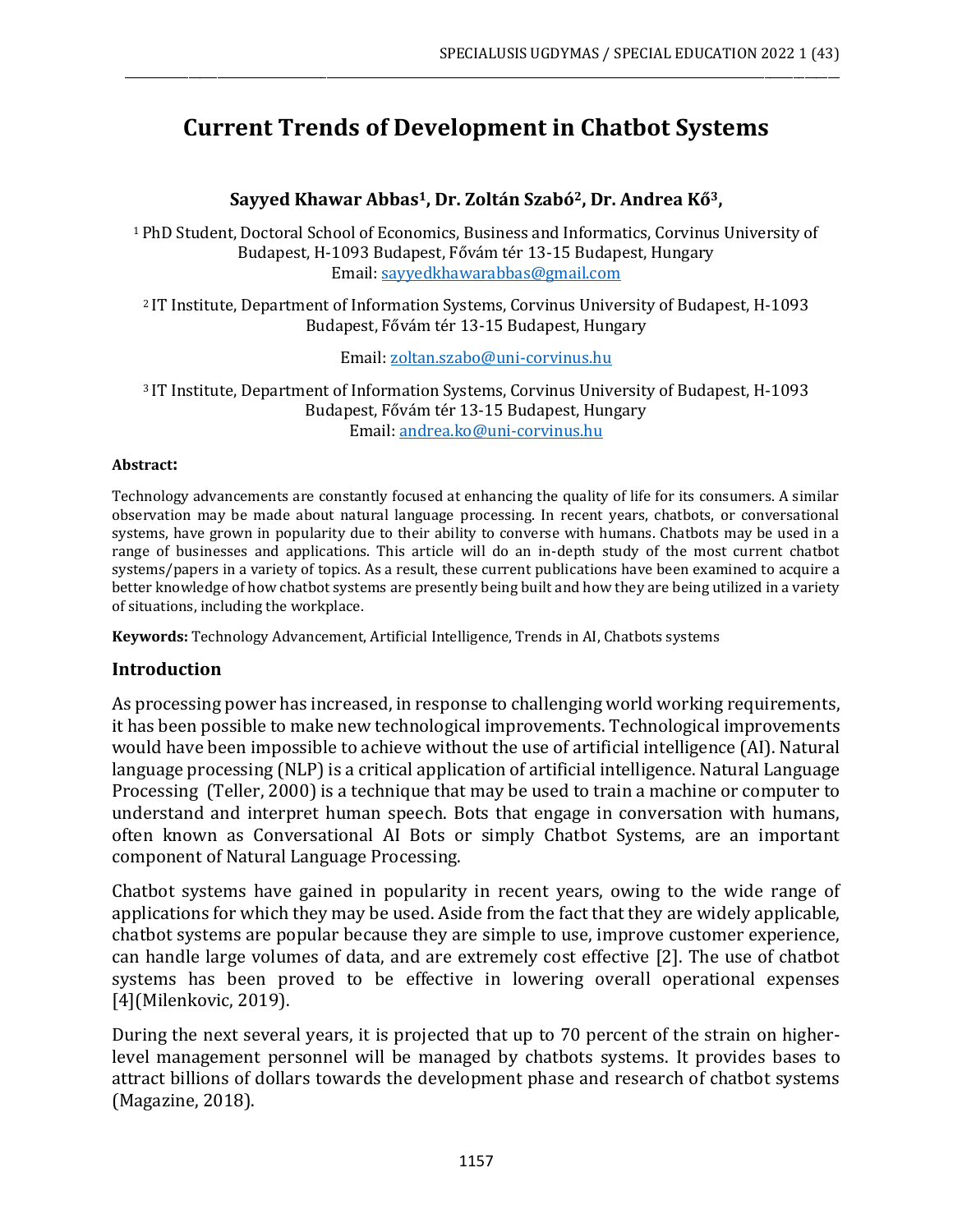The use of chatbots to provide product assistance to consumers is one of the most convenient methods of doing so that we can think of. The whole client experience is improved as a result, and it becomes more engaging. A recent survey found that customers prefer to communicate with chatbots rather than actual persons [6], and this tendency is predicted to continue in the future.

\_\_\_\_\_\_\_\_\_\_\_\_\_\_\_\_\_\_\_\_\_\_\_\_\_\_\_\_\_\_\_\_\_\_\_\_\_\_\_\_\_\_\_\_\_\_\_\_\_\_\_\_\_\_\_\_\_\_\_\_\_\_\_\_\_\_\_\_\_\_\_\_\_\_\_\_\_\_\_\_\_\_\_\_\_\_\_\_\_\_\_\_\_\_\_\_\_\_\_\_\_\_\_\_\_\_\_\_\_\_\_\_\_\_\_\_\_\_\_\_\_\_\_\_

In order to reply to user inquiries, these chatbot systems are provided with information. Organized databases, knowledge bases, and unstructured datasets are the three forms of knowledge that chatbot systems may access (Nagarhalli et al., 2020).

Specifically, the paper's major goal is to examine recent trends during development of the chatbot systems, including how these systems have been implemented in various areas and the types of data that have been provided to these systems.

## **I. Review of Chatbots Systems**

This section contains summaries of current papers on the topic of chatbot development.

The information that has been entered into a chatbot system is at the heart of the system. Depending on the information it has acquired, the chatbot will conduct conversations and react to inquiries. Using a new chatbot system that is devoid of information, Sameera A. Abdul-Kader and Dr. John Woods present their work (Abdul-Kader & Woods, 2017). Instead, the authors urge that website visitors look for solutions to their questions on the World Wide Web, which they may access using a search engine.

An artificial intelligence chatbot and natural language processing technology will be used to help in the execution of activities involving natural language processing. Text matching will be used to identify responses to queries, which will subsequently be saved in a structured database, according to the article's description of the study.

Che-Hao Lee and colleagues (Lee et al., 2018) observed that a strong question-answer pair is critical for the development of children's companion robots in their research. A total of around 100 student stories will be used to construct the questions for the paper. Using logistic regression, the authors of this study determine whether or not a user's query will be answered correctly. The logistic regression method is used to rate the question-answer pairs. Neither how natural language processing works nor what form of knowledge it is explained in the article.

Ly Pichponreay et al. (Pichponreay et al., 2016) advocate that this concept be broadened by including optical character recognition (OCR) for portable document format text into the Apache PDFBOX software. In order to determine the substance of the text, the research suggests that questions be constructed using a number of ways and that the responses be matched to predefined queries using string matching. Generally speaking, the paper's content is clear. However, while natural language processing is used to carry out the necessary activities, it is recognized that the use of additional approaches may improve the overall quality of the preserved materials.

Ming-Hsiang Su and colleagues (Su et al., 2017) begin with the premise that the elderly constitute a significant proportion of the population who have been conveniently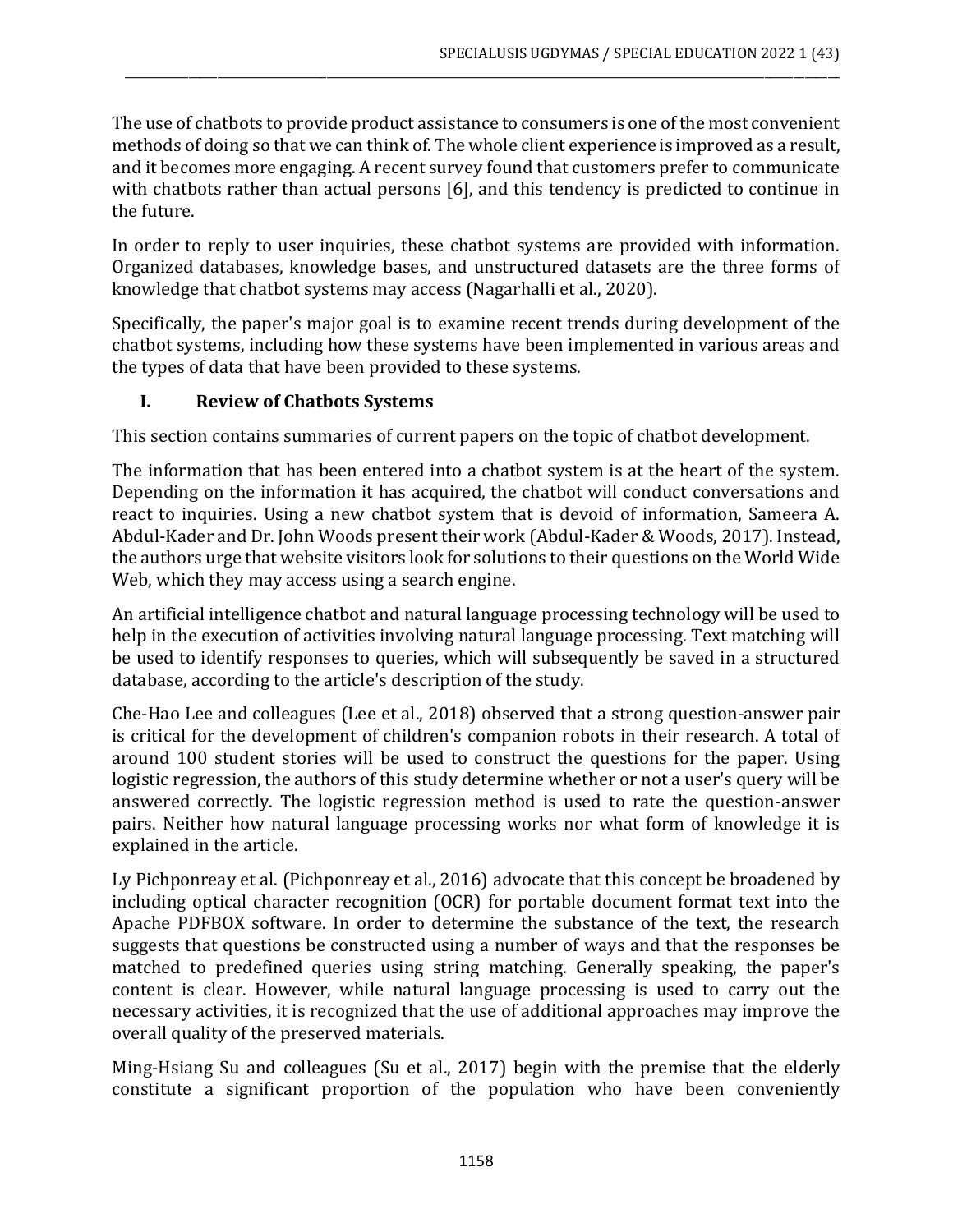disregarded. It is difficult to spend quality time with the elderly owing to the numerous duties that one has. The authors propose the use of a chatbot system to engage older persons in small conversation and environmental conservation activities. The strategy recommended in the paper is to establish a database comprising over 2,000 messageresponse pairings, with each pair representing a single message. To keep track of current state information, the authors recommend using enlarged short-term memory. There is nothing mention about the unstructured data in this document.

\_\_\_\_\_\_\_\_\_\_\_\_\_\_\_\_\_\_\_\_\_\_\_\_\_\_\_\_\_\_\_\_\_\_\_\_\_\_\_\_\_\_\_\_\_\_\_\_\_\_\_\_\_\_\_\_\_\_\_\_\_\_\_\_\_\_\_\_\_\_\_\_\_\_\_\_\_\_\_\_\_\_\_\_\_\_\_\_\_\_\_\_\_\_\_\_\_\_\_\_\_\_\_\_\_\_\_\_\_\_\_\_\_\_\_\_\_\_\_\_\_\_\_\_

As Shih-Hung Wu and colleagues (Wu et al., 2018) have demonstrated, it is straightforward for robots to deliver extensive tales, but it is difficult for robots to remember what they have just said. This study, which makes use of the CKIP toolkit, attempts to provide a template, parts of speech and word segmentation labelling. Additionally, the article recommends that noun identification be done using the Term Frequency – Inverse Document Frequency method (TF-IDF).

The chatbot is constructed with the help of a markup language designed specifically for artificial intelligence. It is a basic flaw in the proposed system that the chatbot was developed using out-of-date approaches; there are more effective tactics for constructing a robot that can conserve a floor that might be used instead.

Chatbots are being employed in a range of different industries as a result of the breadth of natural language processing applications available. CJB and colleagues (Baby et al., 2017) propose to automate collectively internet of things and home automation using a chatbot system. Fundamental natural language processing tasks are proposed to be carried out using a natural language toolbox, as demonstrated in this paper. Key words entered by the user are relayed to the microcontroller that will operate household appliances over the Internet of Things, allowing the chatbot system to recognize the user's input and respond appropriately.

The essay serves as an excellent illustration of how chatbots might be employed. Although the study goes beyond the fundamentals of natural language processing and keyword recognition, it does not delve much farther into the field of NLP. The effectiveness of the chatbot system is not evaluated in this research.

Godson Michael D'silva and colleagues (D'silva et al., 2017) propose, on the other hand, that an automated chatbot be used for customer service. According to the results of the poll, businesses are not always quick enough to respond to complaints from customers who use social media to lodge them. As a result, the following recommendation is made in the article:

To monitor customer complaints submitted on social media, a machine learning system should be implemented.

If the machine learning system discovers any complaints that can be taken action on, the chatbot system module will be activated. Customers will be able to communicate with this chatbot system in order to gain further information about their individual problems.. Additionally, an attempt will be made to give solutions through the use of a chat bot system. Additionally, if the situation continues, the chatbot system will aid the customer in submitting a formal complaint with the appropriate authorities.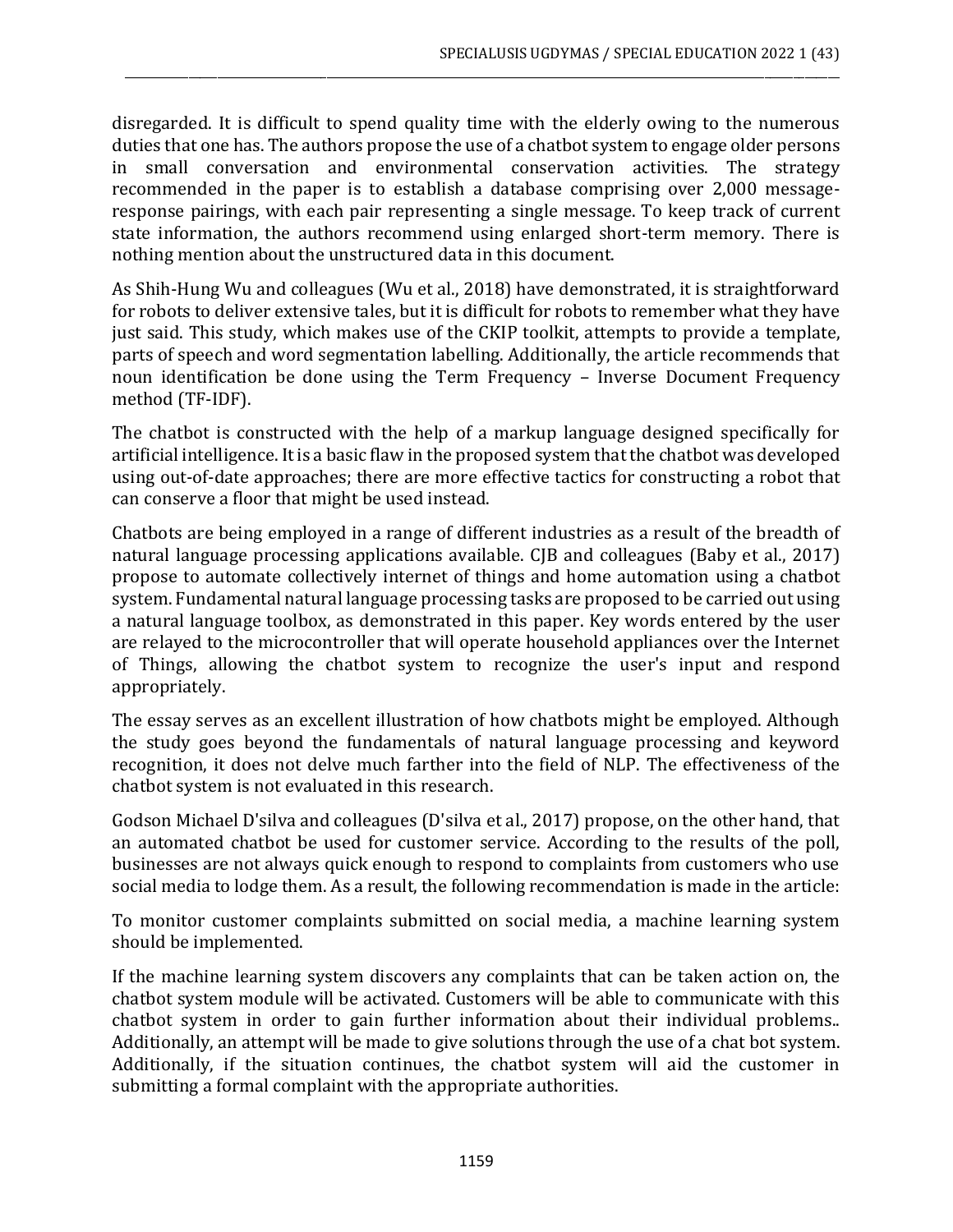Consumer support bots are not new, but the practice of monitoring social media for customer complaints is not new to most people. The study does not go into considerable length about the creation of chatbots or their capabilities, despite the fact that they are discussed.

\_\_\_\_\_\_\_\_\_\_\_\_\_\_\_\_\_\_\_\_\_\_\_\_\_\_\_\_\_\_\_\_\_\_\_\_\_\_\_\_\_\_\_\_\_\_\_\_\_\_\_\_\_\_\_\_\_\_\_\_\_\_\_\_\_\_\_\_\_\_\_\_\_\_\_\_\_\_\_\_\_\_\_\_\_\_\_\_\_\_\_\_\_\_\_\_\_\_\_\_\_\_\_\_\_\_\_\_\_\_\_\_\_\_\_\_\_\_\_\_\_\_\_\_

A chatbot system should be developed to reply to commonly requested questions regarding a certain university, according to Bhavika R. Ranoliya et al. (Ranoliya et al., 2017). The Artificial Intelligence Markup Language (AIML) is proposed in this article. It is possible to use a variety of tags while creating chatbots. For designing chatbot systems for academic institutions, the artificial intelligence markup language provides considerable benefits over the previous two techniques, according to the findings of the study.

Among the paper's most significant shortcomings are its extensive descriptions of AIML markup language's various features and tags, but its failure to explain how a chatbot is created. Unsurprisingly, there is no mention of the chatbot's powers or accuracy in the study, which is a disappointment.

For the medical business, Divya Madhu and her colleagues (Madhu et al., 2017) have proposed the development of a chatbot system. The suggested chatbot system examines the symptoms of users and offers intelligent predictions about the chances of various diseases occurring in the future. The research also advises that the chatbot system be prepared to offer medication and dosage suggestions, according to the findings.

Despite the fact that the concept medical care considered to be emergingly useful, study have various flaws. This document offers a pseudocode that can be used to forecast illness. This pseudo-code demonstrates that the system is not scalable since it has been constructed in such an explicit manner, which is extremely difficult to accomplish. Furthermore, the report does not detail how the chatbot system was put into place, which would be helpful.

Customers who purchase a new product, particularly an electronic item, to understand the product working and feature, are required to read the entire manual. This presupposes that the customer is operating in an unfamiliar environment, as discovered by Hanjong Choi and Takeshi Hamanaka (Choi et al., 2017). Individuals' comprehension capacities vary, and some may require a significant amount of time to grasp the complexity, whilst others may do so in a short period of time. The report recommends that a chatbot system be developed to deal with this problem.

When it comes to electrical devices, the concept of using a chatbot to provide assistance to both novice and expert users is fresh. There is no guidance on how to develop a chatbot or how to use natural language in the software.

The tasks related with the article's processing are listed below. Furthermore, the report provides no information on the sort of information that was supplied to the chatbot system.

Wei Liu and colleagues (Liu et al., 2015) suggest the development of an entirely new sort of chatbot system that is similar to Siri, Alexa, or Google Assistant, among other things. According to a recent study, IBM Watson responds to inquiries by utilizing bits of information received from the query rather than comprehending the whole meaning of the question itself.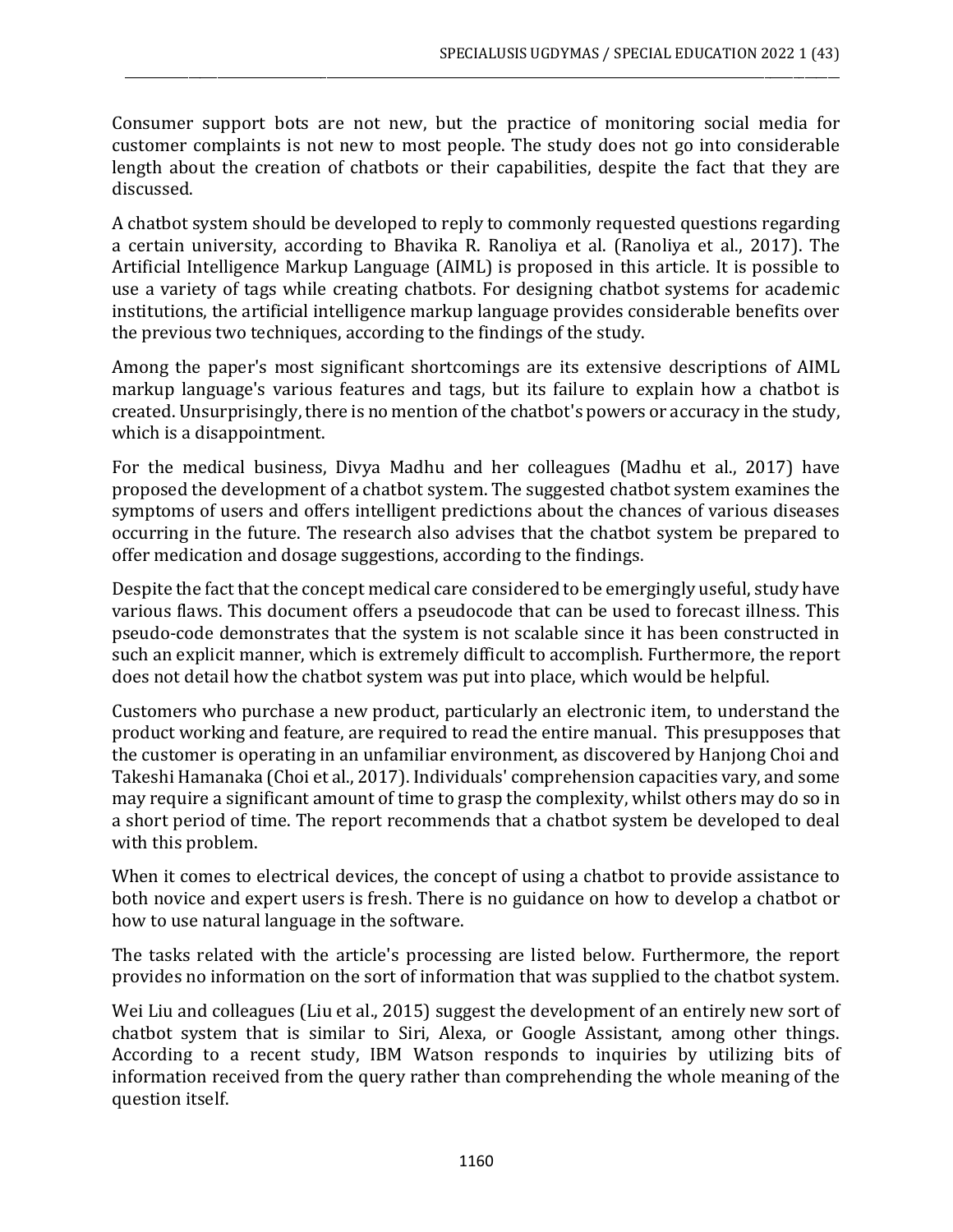The Deep QA system, as proposed in this work, is a mechanism for totally comprehending the inquiry. The paper's recommendation to answer to users' questions advice of the use to internet leaves the system's functionality up in the air. Furthermore, the article addresses the system's usability from a user's perspective. There has been no discussion of the characteristics of the chatbot or the technology that was utilized to build it. Additionally, it offers to construct chatbot system which suppose to be an open-ended system, but information about the system's accuracy or correctness in the process is silent. Moreover, Kumar Shivam and colleagues (Shivam et al., 2018) propose a chatbot for use in a collegiate setting. Because handling student inquiries throughout the day exhausts the university's inquiry staff, the institution decided to develop a chatbot system. A chatbot system is built utilizing the Facebook Messenger API, which does natural language processing, according to this article. In addition, the pre-trained module from wit.ai is recommended for usage in this situation.

\_\_\_\_\_\_\_\_\_\_\_\_\_\_\_\_\_\_\_\_\_\_\_\_\_\_\_\_\_\_\_\_\_\_\_\_\_\_\_\_\_\_\_\_\_\_\_\_\_\_\_\_\_\_\_\_\_\_\_\_\_\_\_\_\_\_\_\_\_\_\_\_\_\_\_\_\_\_\_\_\_\_\_\_\_\_\_\_\_\_\_\_\_\_\_\_\_\_\_\_\_\_\_\_\_\_\_\_\_\_\_\_\_\_\_\_\_\_\_\_\_\_\_\_

The usage of standard APIs to develop the chatbot system described in this article has a severe negative impact on NLP. NLP with respect to application is a complex field, and the study makes no attempt to address the basic problems that arise in its application.

It has been suggested by Liu et al. (Liu et al., 2017) that having access to a personal information about the users can significantly improve the quality of outcomes. To put it another way, the article argues that while answering a question, it is important to take the user's personal information into consideration. As a result of receiving personalized replies, it is envisaged that users would maintain a high level of interest.

The author of the study describes a strategy for answering questions that combines personal information that is both successful and efficient. In addition, the study takes use of the databases of the Baidu Tieba Corporation (BTC) and the Reddit Corporation (RC). Aside from that, there are no technical information in the research report. There is no information available on the technology that was utilized to construct the chatbot system or the sort of knowledge it holds aside from that. It is assumed that user data will be kept in a database.

On the other hand, Takuma Okuda and Sanae Shoda (Okuda & Shoda, 2018) call for the development of a framework for chatbots in the financial services business. (Kulkarni et al., 2017) The article goes into the reasons why financial chatbots are so important. Additionally, the study covers the different functions and capabilities of the chatbot framework, as well as their potential applications in the financial industry. In compared to the natural world, the chatbot's internal workings are somewhat different. Both the implementation of machine learning techniques and the language processing have been left out of the discussion.

Chaitrali S. Kulkarni (Kulkarni et al., 2017) suggests the development of a chatbot system for use in the banking industry. The majority of people are more careful than they should be when it comes to their finances. Customers who use banking services may get a large number of inquiries throughout the day. It is not always possible to count on customer service representatives to respond to your questions. This study offers a chatbot system to help clients with their inquiries as a consequence of the findings.

Using a variety of banking websites' frequently asked questions, the authors want to compile an authoritative resource. Using a natural language processing toolset is the goal of this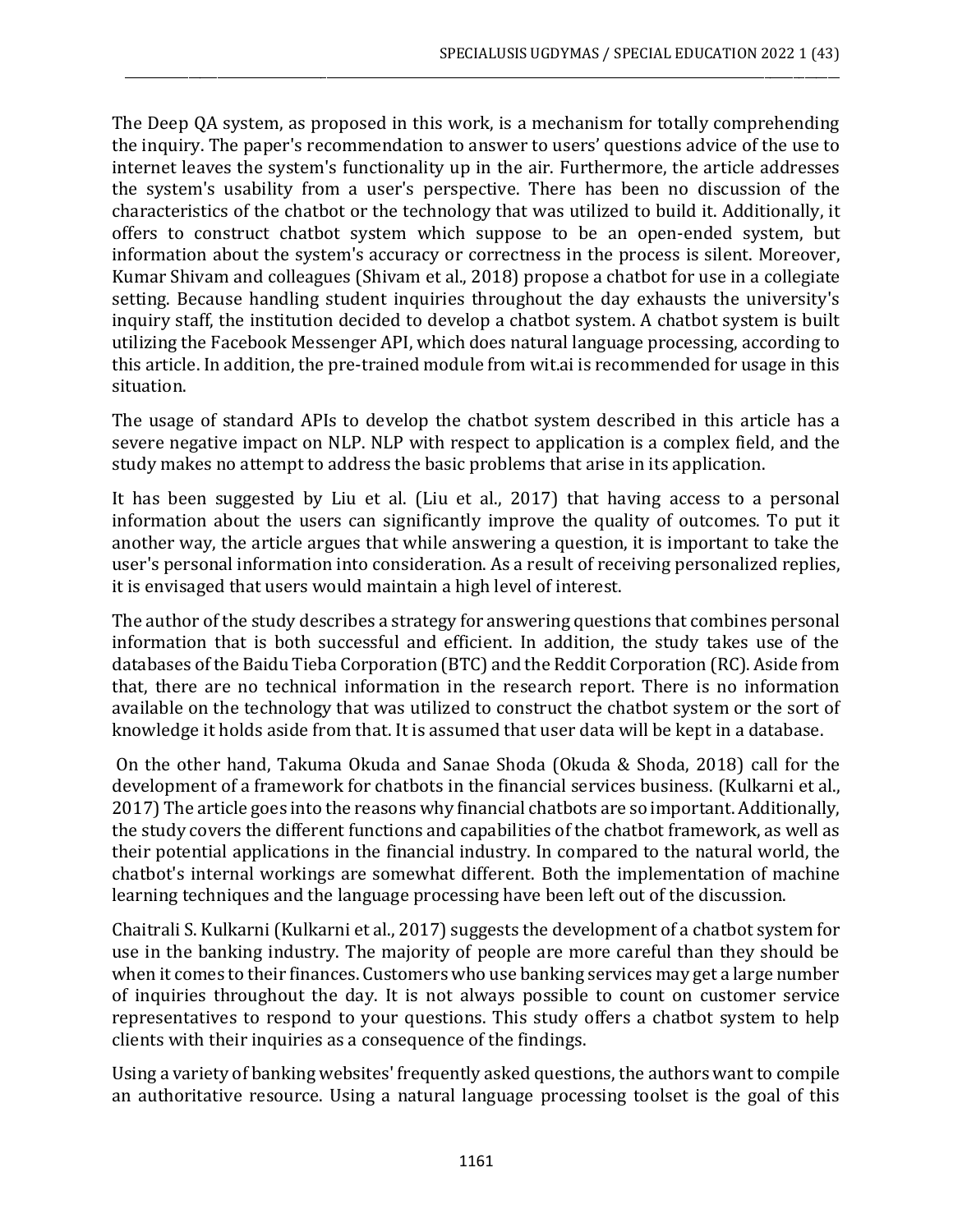investigation. In addition, the bag of words approach is proposed for transforming words to vectors in the study. In order to find an answer to the question, the authors compare a variety of machine learning classification techniques. Finally, we use cosine similarity to map requests and answers to a single another. A rating of 87 percent is claimed by the magazine for its accuracy.

\_\_\_\_\_\_\_\_\_\_\_\_\_\_\_\_\_\_\_\_\_\_\_\_\_\_\_\_\_\_\_\_\_\_\_\_\_\_\_\_\_\_\_\_\_\_\_\_\_\_\_\_\_\_\_\_\_\_\_\_\_\_\_\_\_\_\_\_\_\_\_\_\_\_\_\_\_\_\_\_\_\_\_\_\_\_\_\_\_\_\_\_\_\_\_\_\_\_\_\_\_\_\_\_\_\_\_\_\_\_\_\_\_\_\_\_\_\_\_\_\_\_\_\_

There is a lot of detail in the article regarding the technology that was utilized to construct the chatbot. However, there are certain limits to the approach that is advocated. However, despite the presence of more complicated deep learning algorithms, the authors of this study recommend that fundamental machine learning methodologies should continue to be used in the future. In order to determine question and response similarity, the cosine methodology was utilized; however, other methodologies may be used to enhance the findings.

WANG, et al. (WANG et al., 2021) deeply analyze the development trend of chatbot technology, introduce the research progress of chatbot technology in academia and industry at home and abroad, and focus on the three key technologies of chatbots, namely multi-round dialogue technology based on retrieval, generative dialogue technology and dialogue technology based on deep integration of retrieval and generation. By analyzing the problems existing in chatbot technology, they look forward to the future direction of development.

Another study Suhaili, et al. (Suhaili et al., 2021) at Conversational agents, often known as chatbots, conducted. It contains that the next major step in conversational services, allowing a device to converse with a user using natural language replies. They further mentioned conversational agents are becoming increasingly popular. Automatic responses to user inputs are created via the use of machine learning and artificial intelligence techniques and algorithms. However, despite the fact that this is a relatively new field of research, the number of people who are familiar with and use this notion has expanded substantially over the last few years. In order to better serve their customers and provide product and service recommendations, an increasing number of commercial and academic institutions are turning to artificial intelligence (AI) assistants. The key objectives of this literature study between 2011 and 2020 are to identify research trends, as well as the components and technique that have been employed, as well as the datasets and domains that have been covered, as well as the assessment metrics that have been most commonly used. There study (Suhaili et al., 2021) provides a systematic review of the literature using Kitchenham's standard SLR criteria, and it does so by searching, extracting, and evaluating all relevant publications from five recognized scientific databases, all of which are available online. Following the establishment of inclusion and exclusion criteria, in addition to a quality evaluation, the final review article was drafted. Deep learning and reinforcement learning architectures were revealed to be the most often employed methodologies for interpreting and reacting to user requests, according to the findings of the study. They (Suhaili et al., 2021) discovered that the most often utilized datasets for assessment are those from Twitter (open domain), Airline Travel Information (close domain), and the Ubuntu Dialog Corpora (open source) (technical assistance). According to the SLR research, the most popular chatbot domains are open domains such as Twitter datasets, airline and technical support chatbots, among other things. When evaluating chatbot performance, accuracy, F1-Scores,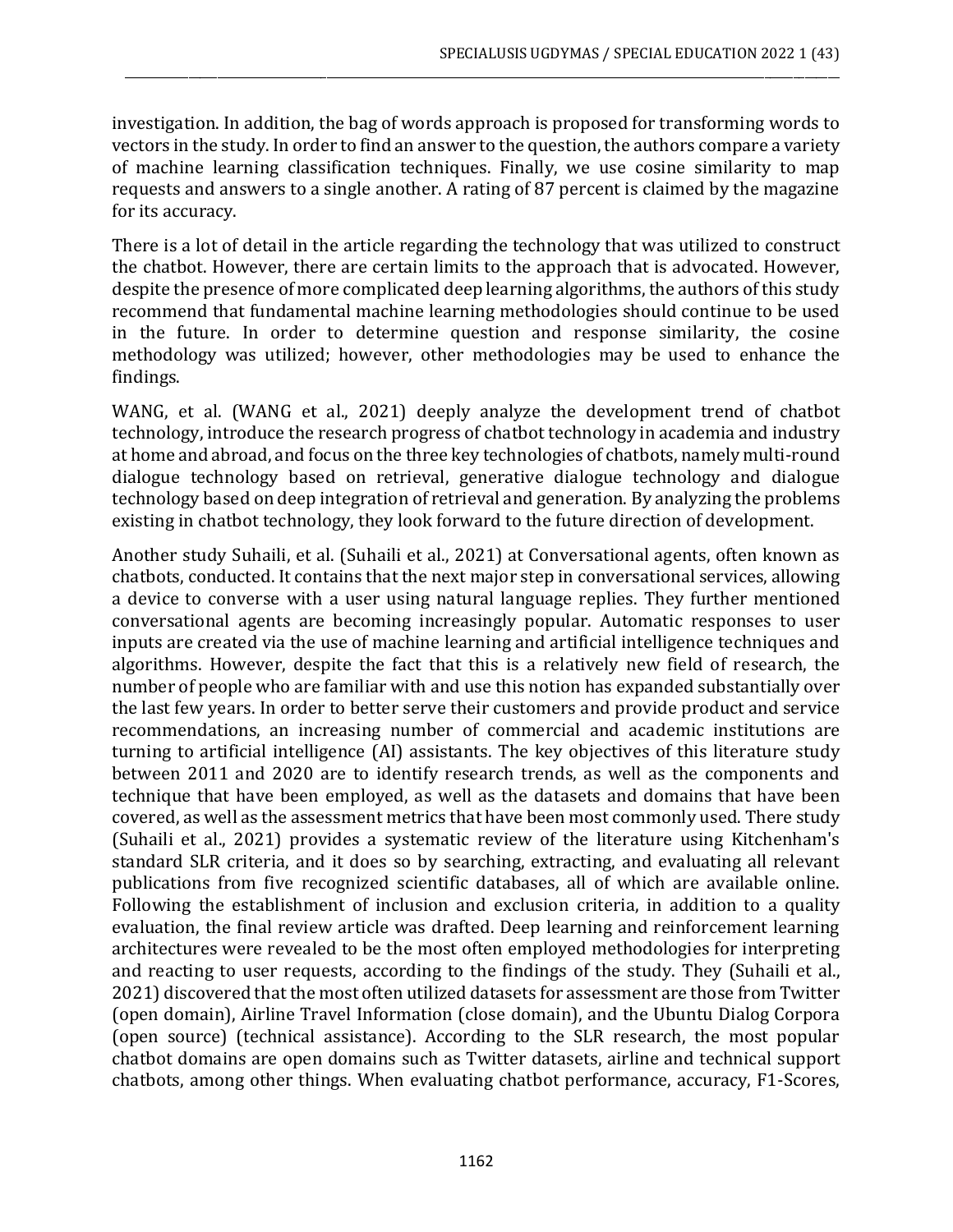BLEU (Bilingual Evaluation Understudy), recalls, human assessments, and precision were the most often utilized metrics to measure success (in descending order of popularity).

\_\_\_\_\_\_\_\_\_\_\_\_\_\_\_\_\_\_\_\_\_\_\_\_\_\_\_\_\_\_\_\_\_\_\_\_\_\_\_\_\_\_\_\_\_\_\_\_\_\_\_\_\_\_\_\_\_\_\_\_\_\_\_\_\_\_\_\_\_\_\_\_\_\_\_\_\_\_\_\_\_\_\_\_\_\_\_\_\_\_\_\_\_\_\_\_\_\_\_\_\_\_\_\_\_\_\_\_\_\_\_\_\_\_\_\_\_\_\_\_\_\_\_\_

In another study Skrebeca (Skrebeca et al., 2021) identified that use of chatbots by business owners is expected to increase by as much as 80% in the near future, according to some predictions. Increasing use of chatbots by enterprises necessitates the development of new customer service techniques. Organizational structures like this one are essential in today's tough economy. In the course of the year, there were 19 distinct events. They further explored, It is possible to teach pupils in a more individualized manner using conversational interfaces powered by artificial intelligence. The chatbot analyses the student's responses in addition to monitoring and analyzing the student's growth. One of the most handy features of chatbots is that they allow students to access educational resources in the same manner they would if they were speaking with a friend. In the business world, personalized chatbots may play a range of functions, including sales, and they can even help students in their academic endeavors. It is becoming more common for chatbots to aid customers with finding things, placing orders and paying for them, and checking the status of their transactions. As chatbot intelligence improves on a daily and annual basis, chatbots will soon be able to do ever more complex tasks for the convenience of their users. In the next sections, they also cover chatbot theory and history, classification, and strategy, as well as current trends in chatbots powered by artificial intelligence (AI).

In a recent study Wanling et al. (Cai et al., 2022) explored the use of dialogue-based conversational recommender systems (DCRSs) to streamline feedback supply and product research is a contemporary recommendation system trend. They explained DCRSs are systems that enable users to communicate with them using natural language, enabling for more efficient feedback and product research. While they idenitifed little empirical research has been conducted on how users perceive and interact with these systems, nothing has been done to help users in providing feedback on the advice they have received. The purpose of this research is to develop effective feedback elicitation tools for the DCRS (i.e., allowing users to critique the current recommendation during the dialogue). Each of the three prototype systems has been implemented, and each uses a unique kind of criticism: userinitiated criticism, progressive criticism, and cascade criticism, to name a few. To evaluate the three prototypes, they performed two task-oriented user tests involving a total of 292 persons. It was critical to emphasize that they were focusing on two key user activities in recommendation systems (RSs): the basic recommendation task (BRT) and the explorationoriented job (EOT, i.e., exploring different types of items). More precisely, the statistics indicate that EOT increases user engagement, whereas BRT increases user pleasure. The kind of criticisms that EOT users engage in are more likely to have an effect on their perceptions of serendipity than other types of interaction metrics. When the recommendation chatbot gives proposals for various scenarios, the findings indicate useful critique techniques that may be utilized to facilitate meaningful interaction between users and the chatbot.

Parviainen and Rantala (Parviainen & Rantala, 2022) conducted a very useful study in healthcare, they found numerous professionals argue that chatbots are still in their infancy and cannot be relied upon to diagnose patient difficulties or make medical decisions in their place at this time. Chatbots are still in their infancy when it comes to COVID-19, despite the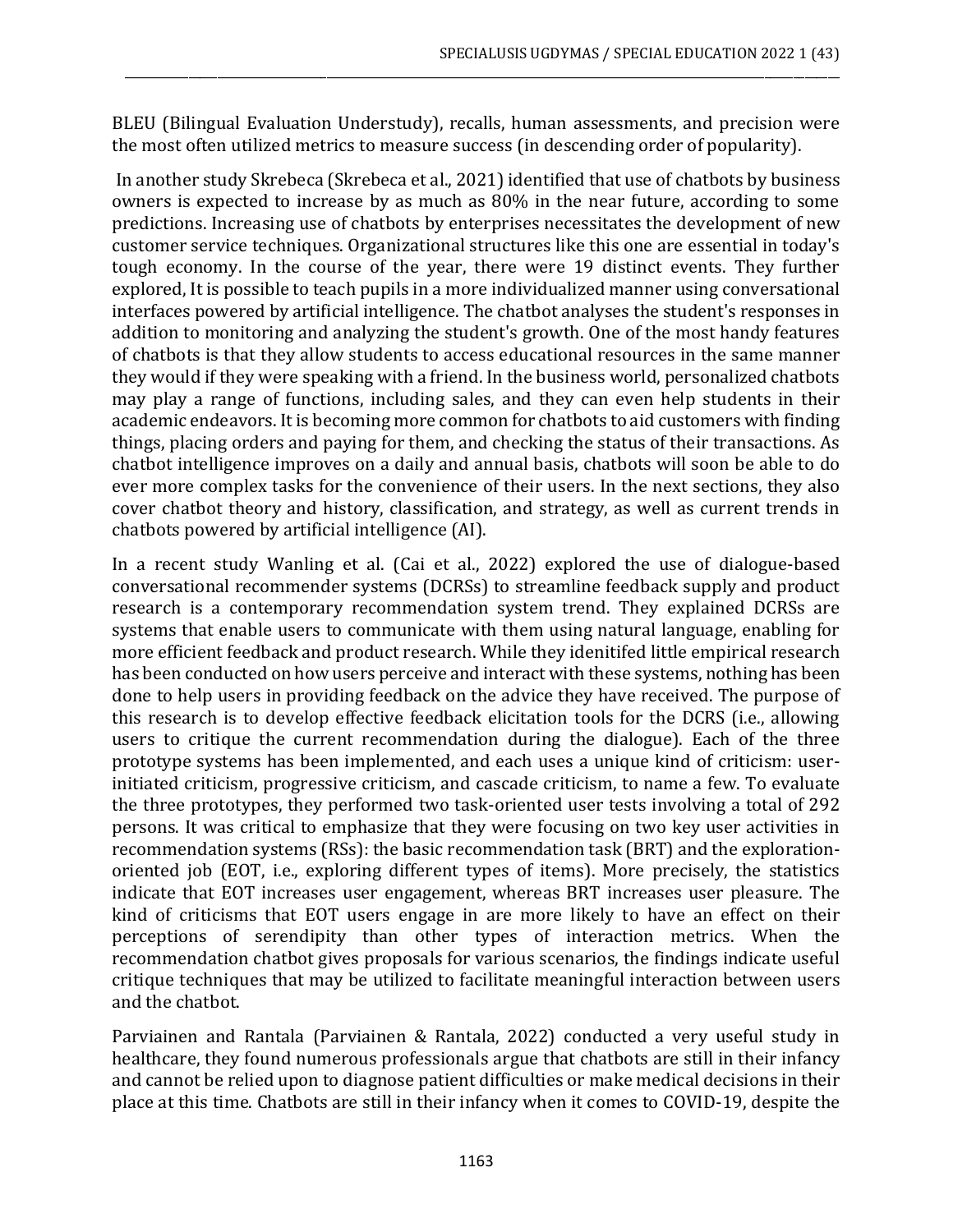fact that they are increasingly being used for health-related tasks like as answering questions, recommending treatment options, assessing symptoms, and scheduling appointments. There article took a step further and investigated how the rise of automated consultation systems such as task-oriented chatbots will affect healthcare practices and expert–client relationships in the coming years. Due to the potential for broad use of artificial intelligence in healthcare organizations to transform professional decision-making and client-expert communication, they advocated for the development of new approaches to professional ethics that are more inclusive of artificial intelligence. If their hypothesis is right, for example, an artificial intelligence chatbot may be used to boost rationality and automation in healthcare treatment while also altering traditional decision-making procedures based on epistemic probability and prudence. As a medical ethicist, the objective of this essay is to add to the growing body of knowledge about the ethical issues that chatbots face from a medical ethics perspective.

\_\_\_\_\_\_\_\_\_\_\_\_\_\_\_\_\_\_\_\_\_\_\_\_\_\_\_\_\_\_\_\_\_\_\_\_\_\_\_\_\_\_\_\_\_\_\_\_\_\_\_\_\_\_\_\_\_\_\_\_\_\_\_\_\_\_\_\_\_\_\_\_\_\_\_\_\_\_\_\_\_\_\_\_\_\_\_\_\_\_\_\_\_\_\_\_\_\_\_\_\_\_\_\_\_\_\_\_\_\_\_\_\_\_\_\_\_\_\_\_\_\_\_\_

## **II. ANALYSIS**

This section has table, which further described the published research in the area. Study consider several variables, such as the language processing approach utilized, field of study, the chatbot system's, it targeted audience , the type of knowledge employed, the machine learning algorithm used, and the unstructured data processing capabilities of the system, among other things. This investigation has been carried out to the greatest extent possible. Paper reference includes the cited references for the article.

| "Paper             | "Language              | "Chatbot    | "Type<br>of | "Machine    | "Processing    |
|--------------------|------------------------|-------------|-------------|-------------|----------------|
| Reference"         | Processing             | system's    | Knowledge   | Learning    | <sub>of</sub>  |
|                    | Technique              | target      | "           | algorithm   | unstructured   |
|                    | used"/                 | audience or |             | used"/      | data by        |
|                    | "Prominent             | Domain of   |             | "Algorithm  | the system"/   |
|                    | language               | study"      |             | identified  | "Study         |
|                    | processing             |             |             | prominent"  | Processed      |
|                    | technique"             |             |             |             | Unstructure    |
|                    |                        |             |             |             | d data"        |
| (Abdul-            | <b>NLTK</b>            | Open-       | Not         | Not used    | no             |
| &<br>Kader         | framework              | ended       | mentioned   |             |                |
| Woods,             |                        |             |             |             |                |
| 2017)              |                        |             |             |             |                |
| al.,<br>(Lee<br>et | Stanford tool          | Children    | Not         | Logistic    | To a certain   |
| 2018)              |                        |             | mentioned   | Regression  | extent         |
| (Pichponrea        | <b>Not</b>             | Open-       | <b>Not</b>  | Not used    | No             |
| y et al., 2016)    | mentioned              | ended       | mentioned   |             |                |
| (Su<br>al.,<br>et  | <b>Not</b>             | Elders      | <b>Not</b>  | <b>LSTM</b> | N <sub>o</sub> |
| 2017)              | mentioned              |             | mentioned   |             |                |
| al.,<br>(Wu<br>et  | toolkit<br><b>CKIP</b> | General     | <b>Not</b>  | Not used    | N <sub>o</sub> |
| 2018)              | and AIML               |             | mentioned   |             |                |

## **Table: Analysis of Chatbots systems**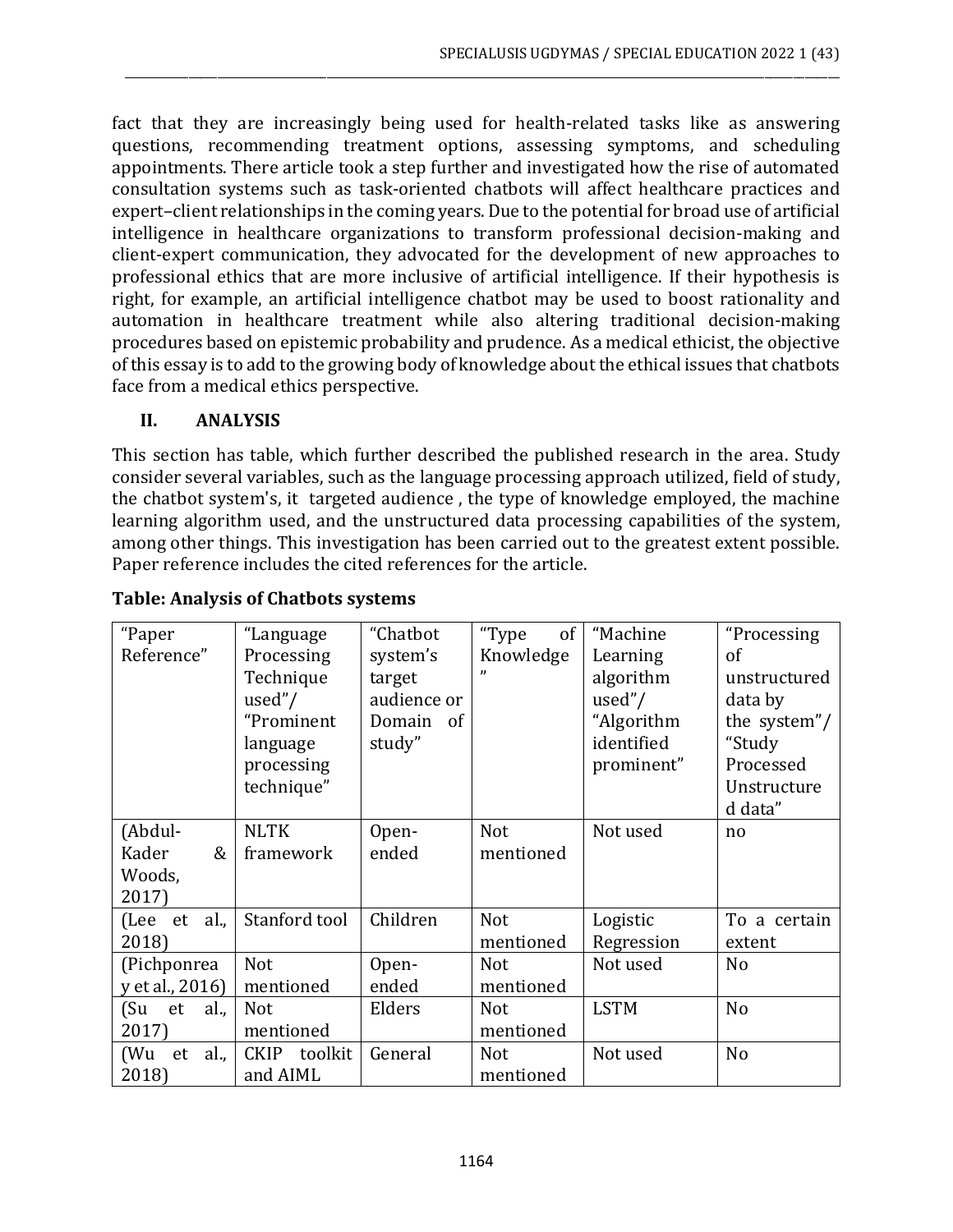| (Baby et al.,<br>2017)      | <b>NLTK</b><br>framework                                                                                                                 | Home<br>Automatio<br>n                 | Structured<br>database  | Not used                                              | No             |
|-----------------------------|------------------------------------------------------------------------------------------------------------------------------------------|----------------------------------------|-------------------------|-------------------------------------------------------|----------------|
| (D'silva et al.,<br>2017)   | <b>Not</b><br>mentioned                                                                                                                  | Customer<br>service                    | <b>Not</b><br>mentioned | Not<br>mentioned<br>which                             | No             |
| (Ranoliya et<br>al., 2017)  | <b>AIML</b>                                                                                                                              | University<br>/ College /<br>Education | Not<br>mentioned        | Not used                                              | No             |
| (Madhu et al.,<br>2017)     | Not<br>mentioned                                                                                                                         | Medical                                | Structured<br>database  | Not<br>mentioned<br>which                             | N <sub>o</sub> |
| (Choi et al.,<br>2017)      | Not<br>mentioned                                                                                                                         | Customer<br>service                    | Structured<br>database  | Not<br>mentioned                                      | No             |
| al.,<br>(Liu et<br>2015)    | AIML                                                                                                                                     | General                                | <b>Not</b><br>mentioned | Not<br>mentioned                                      | No             |
| (Shivam<br>et<br>al., 2018) | Facebook<br>Messenger<br>Application<br>Programmin<br>g Interface                                                                        | University<br>/ College /<br>Education | Structured<br>database  | Not<br>mentioned                                      | No             |
| (Liu et<br>al.,<br>2017)    | Not<br>mentioned                                                                                                                         | General                                | Not<br>mentioned        | Neural<br>Deep<br>Network                             | No             |
| (Okuda<br>&<br>Shoda, 2018) | <b>Not</b><br>mentioned                                                                                                                  | <b>Banking</b><br>Finance              | Not<br>mentioned        | Not<br>mentioned                                      | No             |
| (Kulkarni et<br>al., 2017)  | <b>NLTK</b><br>framework                                                                                                                 | <b>Banking</b><br>Finance              | Structured<br>database  | Random<br>forest<br>and<br><b>SVM</b>                 | N <sub>o</sub> |
| (WANG et al.,<br>2021)      | multi-round<br>dialogue<br>technology<br>based<br>on<br>retrieval,<br>generative<br>dialogue<br>technology<br>and dialogue<br>technology | Academia<br>and<br>industry            | Not<br>mentioned        | dialogue<br>systems                                   | no             |
| (Suhaili et al.,<br>2021)   | Not<br>mentioned                                                                                                                         | Service<br>chatbots                    | Qualitative<br>study    | Deep<br>and<br>reinforcement<br>learnings<br>dominate | yes            |
| (Skrebeca et<br>al., 2021)  | <b>Not</b><br>mentioned                                                                                                                  | Student<br>and<br>education            | Qualitative<br>study    | Not<br>mentioned                                      | no             |

\_\_\_\_\_\_\_\_\_\_\_\_\_\_\_\_\_\_\_\_\_\_\_\_\_\_\_\_\_\_\_\_\_\_\_\_\_\_\_\_\_\_\_\_\_\_\_\_\_\_\_\_\_\_\_\_\_\_\_\_\_\_\_\_\_\_\_\_\_\_\_\_\_\_\_\_\_\_\_\_\_\_\_\_\_\_\_\_\_\_\_\_\_\_\_\_\_\_\_\_\_\_\_\_\_\_\_\_\_\_\_\_\_\_\_\_\_\_\_\_\_\_\_\_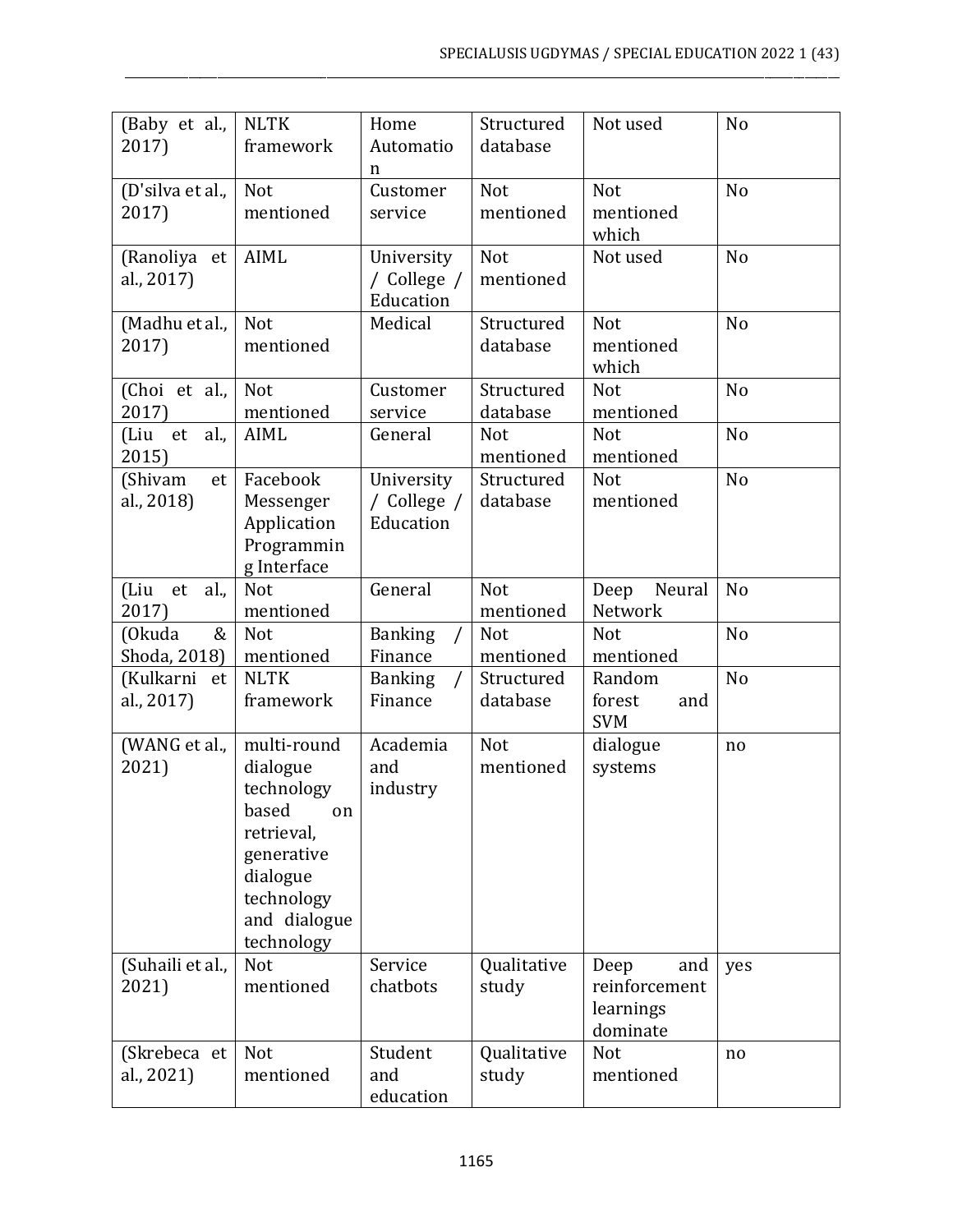| al.,<br>(Cai<br>et | Natural    | Customer           | Two        | Dialogue-     | yes |
|--------------------|------------|--------------------|------------|---------------|-----|
| 2022)              | language   | feedback           | studies    | based         |     |
|                    |            |                    | with       | conversationa |     |
|                    |            |                    | involving  |               |     |
|                    |            |                    | 292        | recommender   |     |
|                    |            |                    | subjects   | systems       |     |
| (Parviainen        | <b>NLP</b> | <b>Health Care</b> | <b>Not</b> | ML            | no  |
| Rantala,<br>&      |            |                    | mentioned  |               |     |
| 2022)              |            |                    |            |               |     |

\_\_\_\_\_\_\_\_\_\_\_\_\_\_\_\_\_\_\_\_\_\_\_\_\_\_\_\_\_\_\_\_\_\_\_\_\_\_\_\_\_\_\_\_\_\_\_\_\_\_\_\_\_\_\_\_\_\_\_\_\_\_\_\_\_\_\_\_\_\_\_\_\_\_\_\_\_\_\_\_\_\_\_\_\_\_\_\_\_\_\_\_\_\_\_\_\_\_\_\_\_\_\_\_\_\_\_\_\_\_\_\_\_\_\_\_\_\_\_\_\_\_\_\_

#### **IV.CONCLUSIONS**

Chatbots are becoming increasingly popular for connecting with customers. Even the most complicated information may be communicated to the end user using this methodology, which has evolved into a successful and fascinating method of communication. As a result, chatbots are now being used in a wide range of industries, including retail.

Hundreds of research papers and variety of domains have chatbots systems emerging development phase, but many of the papers neglect to explain that which the language processing technique used, and what are the type of information that was used, whether or not machine learning algorithms were used, and whether or not unstructured data was handled. This is demonstrated in the review. Regarding NLP, the bulk of the papers have concentrated on the installation and modification of chatbots, which is understandable.

To improve the performance of chatbot systems, a variety of machine learning and deep learning methodologies may be applied. Based on whether or not the data is suitable for further analysis, it is possible to go beyond the principles of natural language processing and into more advanced territory. Unstructured data processing, such as text data presented as knowledge, is another field that has not been well researched. Because of this, it can be stated that the area of natural language processing has a significant deal of room to grow and improve.

**Acknowledgement:** The present publication is the outcome of the project "From Talent to Young Researcher project aimed at activities supporting the research career model in higher education", identifier EFOP-3.6.3-VEKOP-16-2017-00007 co-supported by the European Union, Hungary and the European Social Fund.

#### **V. References**

- 1. Abdul-Kader, S. A., & Woods, J. (2017). Question answer system for online feedable new born Chatbot. 2017 Intelligent Systems Conference (IntelliSys),
- 2. Baby, C. J., Khan, F. A., & Swathi, J. (2017). Home automation using IoT and a chatbot using natural language processing. 2017 Innovations in Power and Advanced Computing Technologies (i-PACT),
- 3. Cai, W., Jin, Y., & Chen, L. (2022). Task-Oriented User Evaluation on Critiquing-Based Recommendation Chatbots. *IEEE Transactions on Human-Machine Systems*.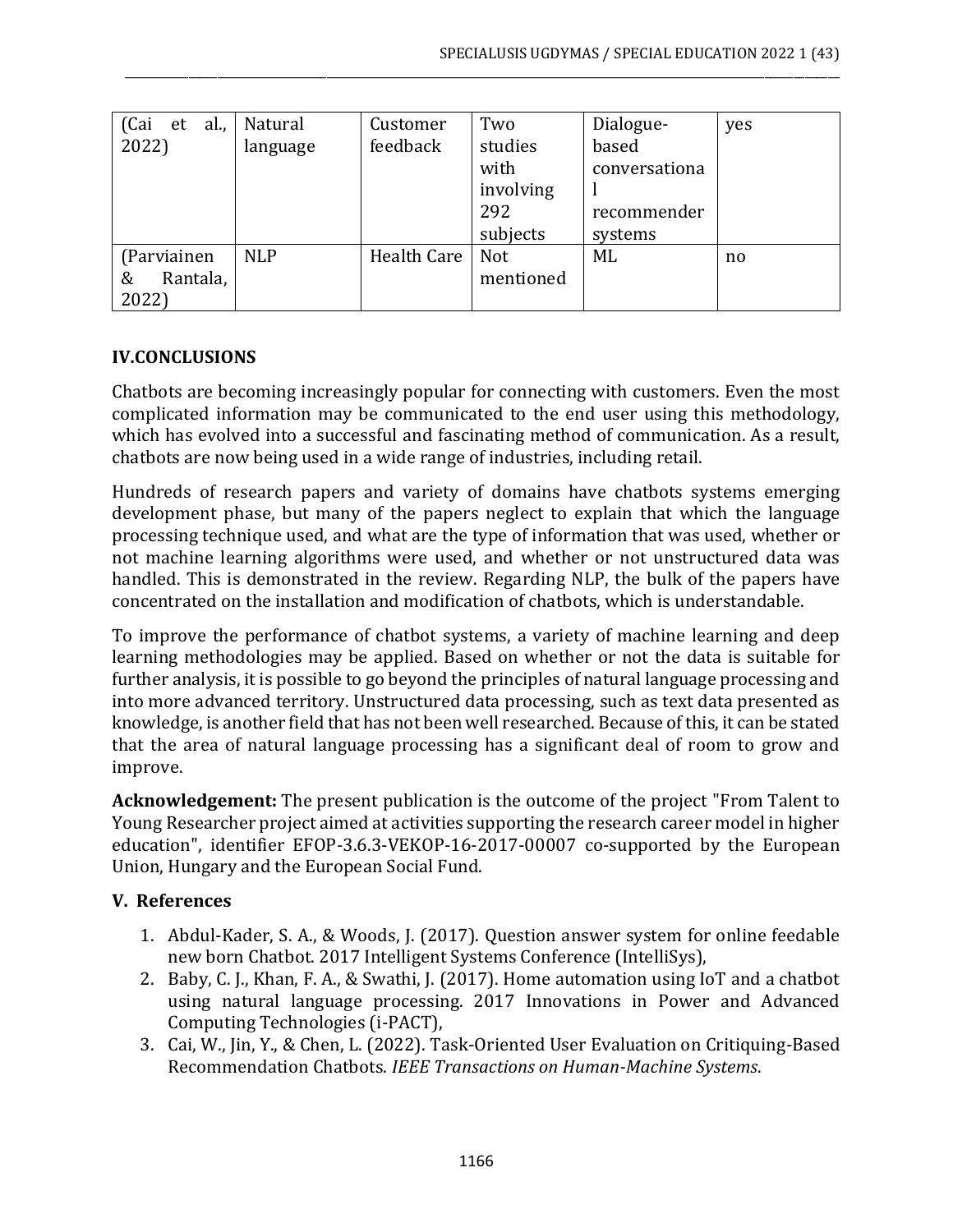4. Choi, H., Hamanaka, T., & Matsui, K. (2017). Design and implementation of interactive product manual system using chatbot and sensed data. 2017 IEEE 6th Global Conference on Consumer Electronics (GCCE),

\_\_\_\_\_\_\_\_\_\_\_\_\_\_\_\_\_\_\_\_\_\_\_\_\_\_\_\_\_\_\_\_\_\_\_\_\_\_\_\_\_\_\_\_\_\_\_\_\_\_\_\_\_\_\_\_\_\_\_\_\_\_\_\_\_\_\_\_\_\_\_\_\_\_\_\_\_\_\_\_\_\_\_\_\_\_\_\_\_\_\_\_\_\_\_\_\_\_\_\_\_\_\_\_\_\_\_\_\_\_\_\_\_\_\_\_\_\_\_\_\_\_\_\_

- 5. D'silva, G. M., Thakare, S., More, S., & Kuriakose, J. (2017). Real world smart chatbot for customer care using a software as a service (SaaS) architecture. 2017 International Conference on I-SMAC (IoT in Social, Mobile, Analytics and Cloud)(I-SMAC),
- 6. Kulkarni, C. S., Bhavsar, A. U., Pingale, S. R., & Kumbhar, S. S. (2017). BANK CHAT BOT– an intelligent assistant system using NLP and machine learning. *International Research Journal of Engineering and Technology*, *4*(5), 2374-2377.
- 7. Lee, C.-H., Chen, T.-Y., Chen, L.-P., Yang, P.-C., & Tsai, R. T.-H. (2018). Automatic question generation from Children's stories for companion Chatbot. 2018 IEEE International Conference on Information Reuse and Integration (IRI),
- 8. Liu, B., Xu, Z., Sun, C., Wang, B., Wang, X., Wong, D. F., & Zhang, M. (2017). Contentoriented user modeling for personalized response ranking in chatbots. *IEEE/ACM Transactions on Audio, Speech, and Language Processing*, *26*(1), 122-133.
- 9. Liu, W., Zhang, J., & Feng, S. (2015). An Ergonomics Evaluation to Chatbot Equipped with Knowledge-Rich Mind. 2015 3rd International Symposium on Computational and Business Intelligence (ISCBI),
- 10. Madhu, D., Jain, C. N., Sebastain, E., Shaji, S., & Ajayakumar, A. (2017). A novel approach for medical assistance using trained chatbot. 2017 international conference on inventive communication and computational technologies (ICICCT),
- 11. Magazine, C. (2018). Chatbot report 2018: global trends and analysis. *Retirado de: [https://chatbotsmagazine.](https://chatbotsmagazine/) com/chatbot-report-2018-global-trends-and-analysis-4d8bbe4d924b*.
- 12. Milenkovic, M. (2019). The Future Is Now-37 Fascinating Chatbot Statistics. *published on 30th Oct*.
- 13. Nagarhalli, T. P., Vaze, V., & Rana, N. (2020). A review of current trends in the development of chatbot systems. 2020 6th International Conference on Advanced Computing and Communication Systems (ICACCS),
- 14. Okuda, T., & Shoda, S. (2018). AI-based chatbot service for financial industry. *Fujitsu Scientific and Technical Journal*, *54*(2), 4-8.
- 15. Parviainen, J., & Rantala, J. (2022). Chatbot breakthrough in the 2020s? An ethical reflection on the trend of automated consultations in health care. *Medicine, Health Care and Philosophy*, *25*(1), 61-71.
- 16. Pichponreay, L., Kim, J.-H., Choi, C.-H., Lee, K.-H., & Cho, W.-S. (2016). Smart answering Chatbot based on OCR and Overgenerating Transformations and Ranking. 2016 Eighth International Conference on Ubiquitous and Future Networks (ICUFN),
- 17. Ranoliya, B. R., Raghuwanshi, N., & Singh, S. (2017). Chatbot for university related FAQs. 2017 International Conference on Advances in Computing, Communications and Informatics (ICACCI),
- 18. Shivam, K., Saud, K., Sharma, M., Vashishth, S., & Patil, S. (2018). Chatbot for college website. *Int J Comp Technol*, *5*(6), 74-77.
- 19. Skrebeca, J., Kalniete, P., Goldbergs, J., Pitkevica, L., Tihomirova, D., & Romanovs, A. (2021). Modern Development Trends of Chatbots Using Artificial Intelligence (AI).